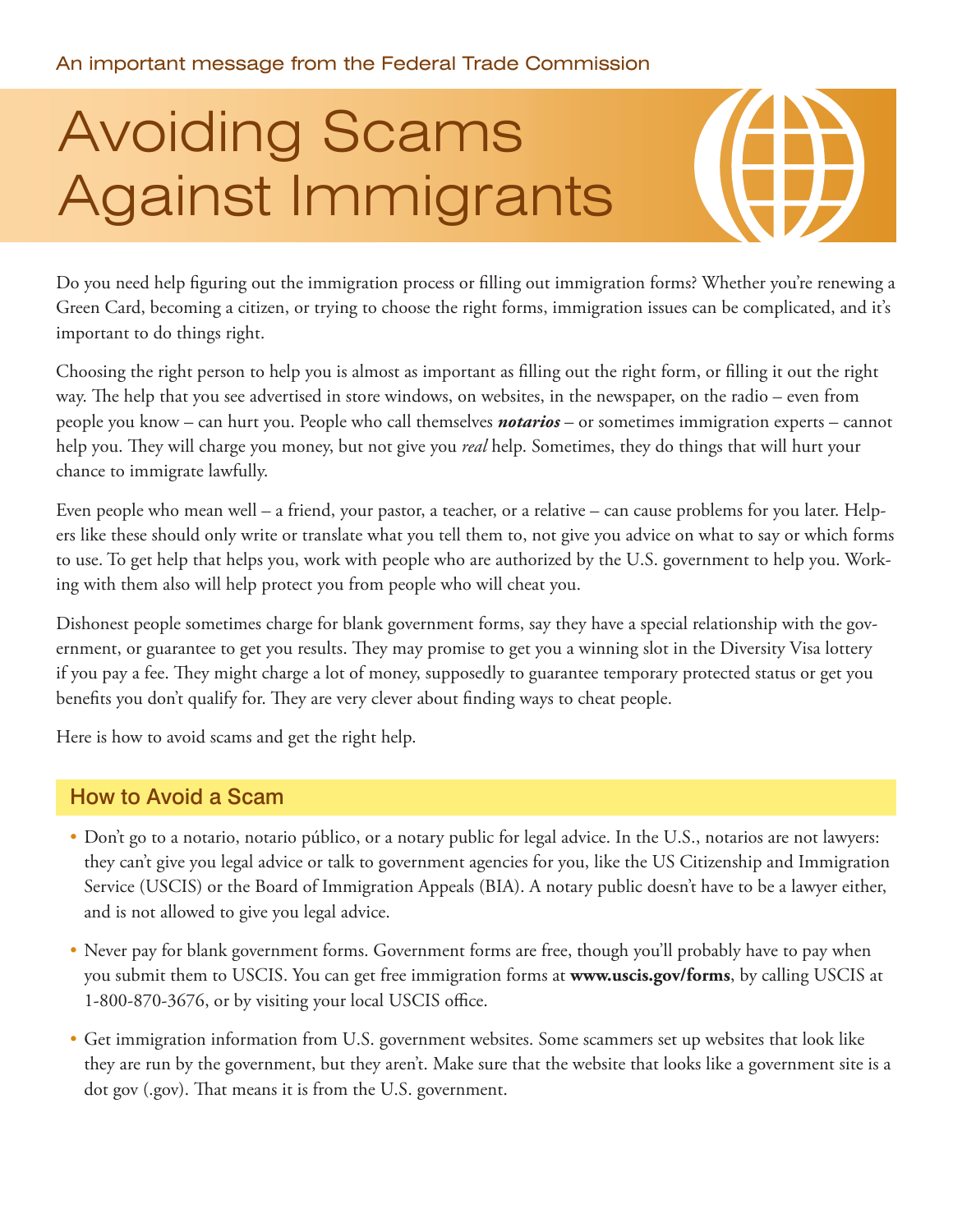- • Don't let anyone keep your original documents, like your birth certificate or passport. Scammers may keep them until you pay to get them back.
- • Never sign a form before it has been filled out, or a form that has false information in it. Never sign a document that you don't understand.
- • Keep a copy of every form that you submit, as well as every letter from the government about your application or petition.
- You will get a receipt from USCIS when you turn in your paperwork. Keep it! It proves that USCIS received your application or petition. You will need the receipt to check on the status of your application, so be sure you get a copy.

# How to Get the Right Help

Help is available, but there are rules about who can help you. Follow these rules to find help authorized by the U.S. government. Getting help from someone who's not qualified to give you legal advice – like a notario – can be worse than not getting any help. Two main groups are authorized to give you legal immigration advice or represent you: lawyers and accredited representatives:

## Lawyers

Lawyers can give you advice and represent you. Lawyers, also called attorneys, must be a member of the "bar" – the professional association in their state. The state bar association can discipline, suspend, or even expel a lawyer for breaking the rules. Be sure the lawyer you choose is in good standing with the bar association. That means they're not in trouble for breaking the rules for lawyers. You can find a lawyer through government and non-government websites.

#### **To find an immigration lawyer who doesn't charge or who charges low fees**:

- • Visit this state-by-state list from the U.S. Department of Justice: **[www.justice.gov/eoir/probono/states.htm](http://www.justice.gov/eoir/probono/states.htm)**
- Call USCIS at 1-800-375-5283 to ask about lawyers in your area.
- • Visit this state-by-state list from the American Bar Association **[www.americanbar.org/groups/public\\_services/](http://www.americanbar.org/groups/public_services/immigration/resources/immigration_legal_service_providers_directory.html) [immigration/resources/immigration\\_legal\\_service\\_providers\\_directory.html](http://www.americanbar.org/groups/public_services/immigration/resources/immigration_legal_service_providers_directory.html)**

#### **To find a lawyer in your area who works in immigration:**

• Visit this list from the American Immigration Lawyers Association. These lawyers may charge a fee to help you. **www.ailalawyer.com**

#### **To find out if someone is a lawyer, or to find out if a lawyer is in trouble for breaking the rules:**

- • Visit this site from the State Bar Associations. Click on your state to find the phone number you can call to ask about a specific lawyer. **[www.statebarassociations.org](http://www.statebarassociations.org)**
- Visit the U.S. Department of Justice for this list of lawyers who are not allowed to practice law: **[www.justice.gov/eoir/discipline.htm](http://www.justice.gov/eoir/discipline.htm)**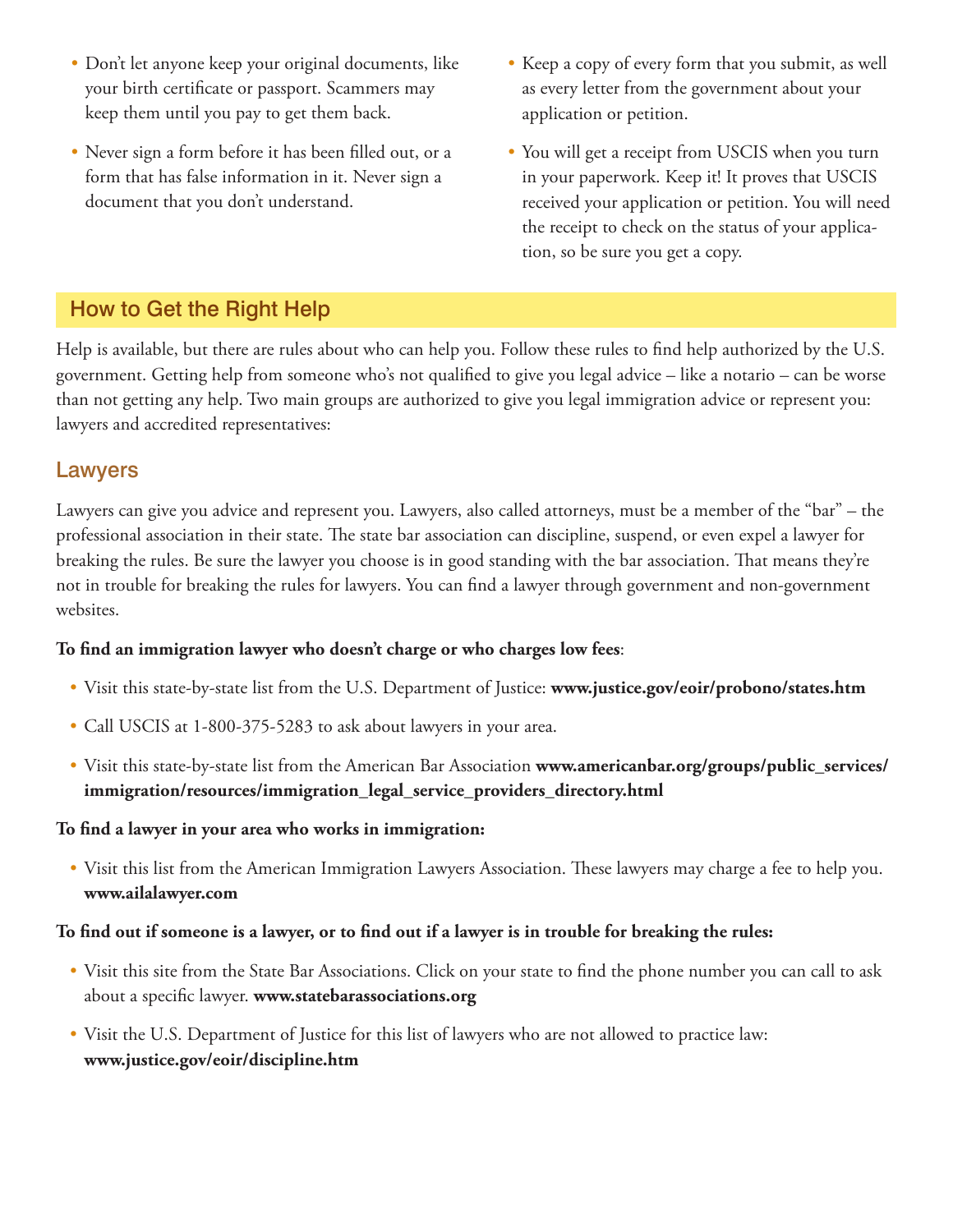# Accredited Representatives

Accredited representatives are not lawyers, but are authorized by the government to give legal immigration advice. They also may represent you. These representatives must work for an organization that's officially recognized by the US government. The names of both the accredited representatives and these recognized organizations are on a list kept by the Board of Immigration Appeals (BIA) at the Department of Justice.

#### **To find an accredited representative:**

• Visit this state-by-state list of accredited representatives and the recognized organizations where they work. Only a person, not an organization, is authorized to represent you. Look at this list for the name of someone near you. The people on this list are accredited representatives as long as they work at the organization on the list. They may charge a fee to help you. **[www.justice.gov/eoir/ra.html](http://http://www.justice.gov/eoir/ra.html)**

Some other people are authorized by the government to help you, but they can't charge you a fee. Law students can give you legal advice, if they are supervised by a lawyer or accredited representative. Someone you may know in your community, known to USCIS as a "reputable individual," can represent you, but they cannot charge you – and they have to sign a legal document saying they won't take money from you.

# Report Scams

Immigration scams are illegal. If you or someone you know has seen an immigration scam or been the victim of one, it's important to report it to the Federal Trade Commission (FTC) or the attorney general of your state. Go to **[ftc.gov/complaint](http://www.ftc.gov/complaint)** (or call 1-877-382-4357), or click on the map at **[naag.org](http://www.naag.org)** to find out how to contact the attorney general in your state. The FTC does not resolve individual complaints. Instead, the FTC enters complaints in a secure online database used by law enforcement worldwide, including many federal, state and local officials, who spot trends and build cases.

The more information you can give, the more helpful your report is to the person who will investigate. Investigators are grateful for as much information as you feel comfortable giving.